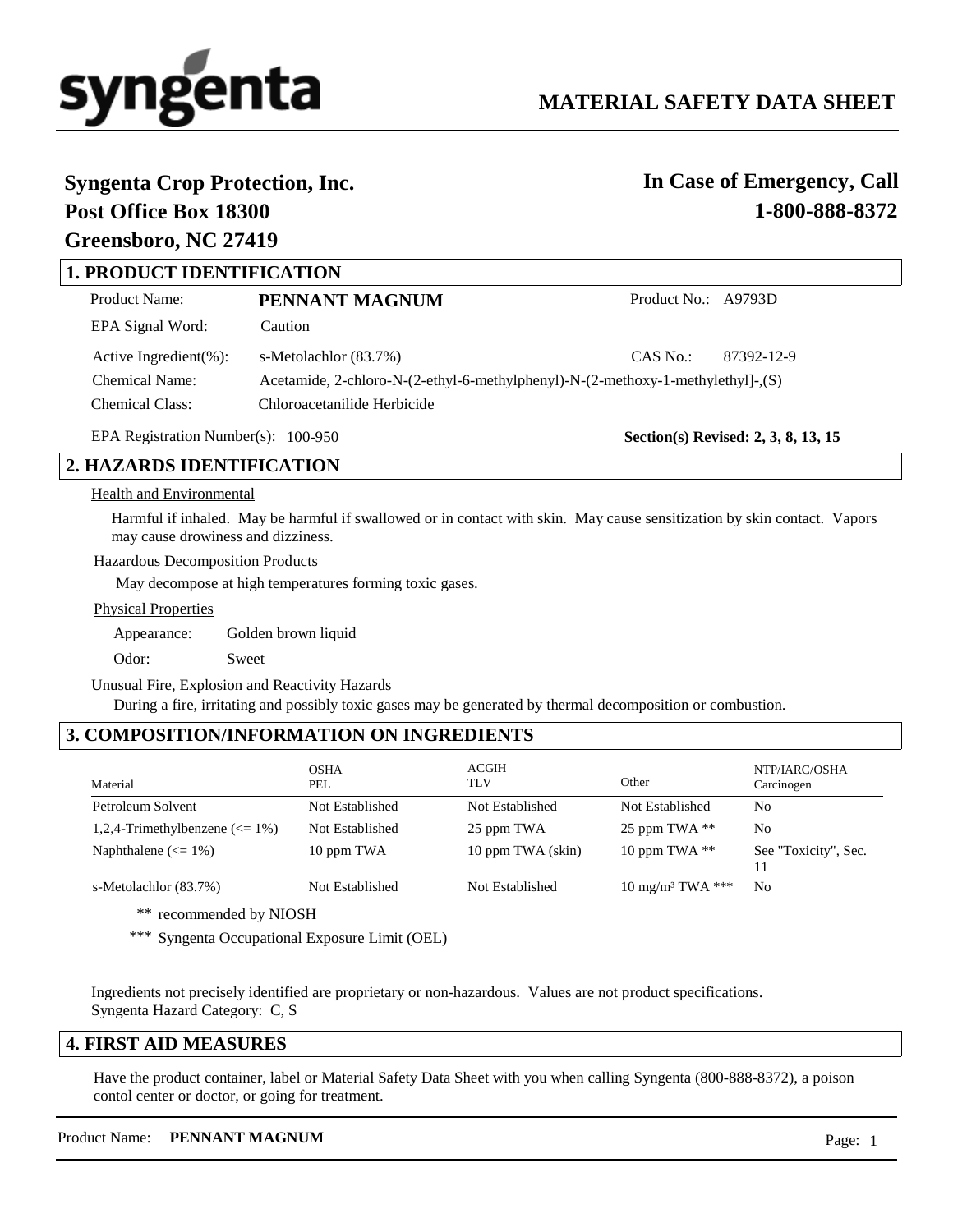| Ingestion:           | If swallowed: Call Syngenta (800-888-8372), a poison control center or doctor immediately for treatment<br>advice. Do not give any liquid to the person. Do not induce vomiting unless told to do so after calling 800-888-<br>8372 or by a poison control center or doctor. Do not give anything by mouth to an unconscious person. |
|----------------------|--------------------------------------------------------------------------------------------------------------------------------------------------------------------------------------------------------------------------------------------------------------------------------------------------------------------------------------|
| Eye Contact:         | If in eyes: Hold eye open and rinse slowly and gently with water for 15-20 minutes. Remove contact lenses, if<br>present, after 5 minutes, then continue rinsing eye. Call Syngenta (800-888-8372), a poison control center or<br>doctor for treatment advice.                                                                       |
| <b>Skin Contact:</b> | If on skin or clothing: Take off contaminated clothing. Rinse skin immediately with plenty of water for 15-20<br>minutes. Call Syngenta (800-888-8372), a poison control center or doctor for treatment advice.                                                                                                                      |
| Inhalation:          | If inhaled: Move person to fresh air. If person is not breathing, call 911 or an ambulance, then give artificial<br>respiration, preferably mouth-to-mouth if possible. Call Syngenta (800-888-8372), a poison control center or<br>doctor for further treatment advice.                                                             |

Notes to Physician

There is no specific antidote if this product is ingested.

Treat symptomatically.

Persons suffering a temporary allergic reaction may respond to treatment with antihistamines or steroid creams and/or systemic steroids.

Contains petroleum distillate - vomiting may cause aspiration pneumonia.

Medical Condition Likely to be Aggravated by Exposure

None known.

## **5. FIRE FIGHTING MEASURES**

#### Fire and Explosion

| Flash Point (Test Method):   | $>$ 200 $\rm{°F}$ (Setaflash) |                       |
|------------------------------|-------------------------------|-----------------------|
| Flammable Limits (% in Air): | Lower: Not Applicable         | Upper: Not Applicable |
| Autoignition Temperature:    | Not Available                 |                       |
| Flammability:                | Not Applicable                |                       |

### Unusual Fire, Explosion and Reactivity Hazards

During a fire, irritating and possibly toxic gases may be generated by thermal decomposition or combustion.

In Case of Fire

Use dry chemical, foam or CO2 extinguishing media. Wear full protective clothing and self-contained breathing apparatus. Evacuate nonessential personnel from the area to prevent human exposure to fire, smoke, fumes or products of combustion. Prevent use of contaminated buildings, area, and equipment until decontaminated. Water runoff can cause environmental damage. If water is used to fight fire, dike and collect runoff.

## **6. ACCIDENTAL RELEASE MEASURES**

### In Case of Spill or Leak

Control the spill at its source. Contain the spill to prevent from spreading or contaminating soil or from entering sewage and drainage systems or any body of water. Clean up spills immediately, observing precautions outlined in Section 8. Cover entire spill with absorbing material and place into compatible disposal container. Scrub area with hard water detergent (e.g. commercial products such as Tide, Joy, Spic and Span). Pick up wash liquid with additional absorbent and place into compatible disposal container. Once all material is cleaned up and placed in a disposal container, seal container and arrange for disposition.

## **7. HANDLING AND STORAGE**

Store the material in a well-ventilated, secure area out of reach of children and domestic animals. Do not store food, beverages or tobacco products in the storage area. Prevent eating, drinking, tobacco use, and cosmetic application in areas where there is a potential for exposure to the material. Wash thoroughly with soap and water after handling.

## **8. EXPOSURE CONTROLS/PERSONAL PROTECTION**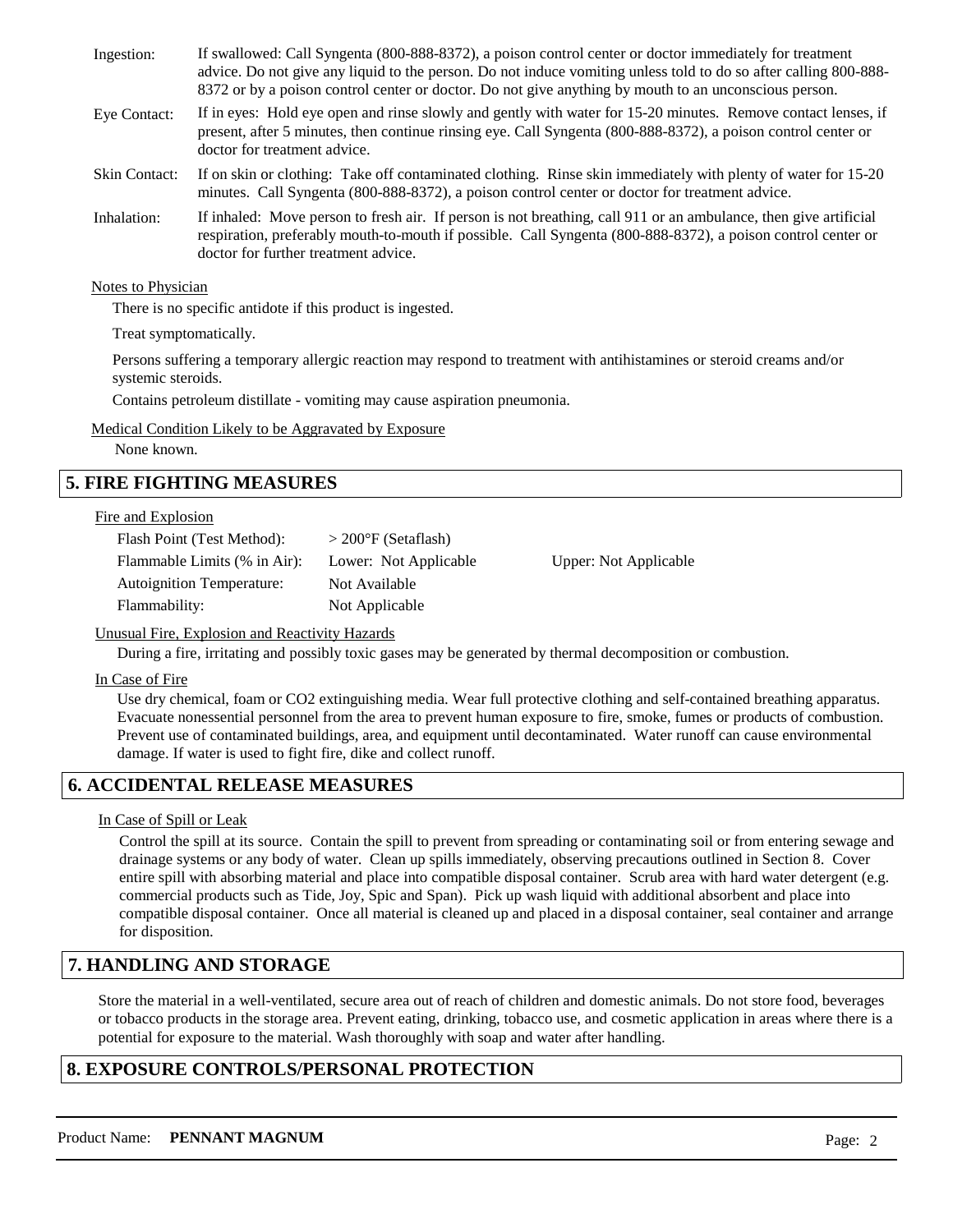#### **THE FOLLOWING RECOMMENDATIONS FOR EXPOSURE CONTROLS/PERSONAL PROTECTION ARE INTENDED FOR THE MANUFACTURE, FORMULATION, PACKAGING AND USE OF THIS PRODUCT.**

#### **FOR COMMERCIAL APPLICATIONS AND/OR ON-FARM APPLICATIONS CONSULT THE PRODUCT LABEL.**

| Ingestion:           | Prevent eating, drinking, tobacco usage and cosmetic application in areas where there is a potential for<br>exposure to the material. Wash thoroughly with soap and water after handling.                                                                                         |
|----------------------|-----------------------------------------------------------------------------------------------------------------------------------------------------------------------------------------------------------------------------------------------------------------------------------|
| Eye Contact:         | Where eye contact is likely, use chemical splash goggles. Facilities storing or utilizing this material should be<br>equipped with an eyewash facility and a safety shower.                                                                                                       |
| <b>Skin Contact:</b> | Where contact is likely, wear chemical-resistant gloves (such as barrier laminate, butyl rubber, nitrile rubber<br>or Viton), coveralls, socks and chemical-resistant footwear.                                                                                                   |
| Inhalation:          | A combination particulate/ organic vapor respirator may be necessary until effective engineering controls are<br>installed to comply with occupational exposure limits. Use a NIOSH approved respirator with an organic<br>vapor (OV) cartridge or canister with an HE prefilter. |

Use a self-contained breathing apparatus in cases of emergency spills, when exposure levels are unknown, or under any circumstances where air-purifying respirators may not provide adequate protection.

## **9. PHYSICAL AND CHEMICAL PROPERTIES**

| Appearance:                | Golden brown liquid                                                      |
|----------------------------|--------------------------------------------------------------------------|
| Odor:                      | Sweet                                                                    |
| <b>Melting Point:</b>      | Not Applicable                                                           |
| <b>Boiling Point:</b>      | Not Available                                                            |
|                            | Specific Gravity/Density: 1.10 g/cc typical @ $68^{\circ}F(20^{\circ}C)$ |
| pH:                        | 5 - 7 (1% solution in H2O @ 77°F (25°C))                                 |
| Solubility in H2O          |                                                                          |
| s-Metolachlor:             | $0.48g/1$ @ 77°F (25°C)                                                  |
| Vapor Pressure             |                                                                          |
| s-Metolachlor:             | 2.8 x 10(-5) mmHg @ 77°F (25°C)                                          |
| . STABILITY AND REACTIVITY |                                                                          |

## **10. STABILITY AND**

| Stability:                               | Stable under normal use and storage conditions.         |
|------------------------------------------|---------------------------------------------------------|
| Hazardous Polymerization:                | Will not occur.                                         |
| Conditions to Avoid:                     | None known.                                             |
| Materials to Avoid:                      | None known.                                             |
| <b>Hazardous Decomposition Products:</b> | May decompose at high temperatures forming toxic gases. |

## **11. TOXICOLOGICAL INFORMATION**

|                      | <b>Acute Toxicity/Irritation Studies (Finished Product)</b> |                             |
|----------------------|-------------------------------------------------------------|-----------------------------|
| Ingestion:           |                                                             |                             |
|                      | Oral (LD50 Rat):                                            | 3425 mg/kg body weight      |
| Dermal:              |                                                             |                             |
|                      | Dermal (LD50 Rabbit) :                                      | $>$ 2000 mg/kg body weight  |
| Inhalation:          |                                                             |                             |
|                      | Inhalation (LC50 Rat):                                      | $>$ 2.61 mg/l air - 4 hours |
| Eye Contact:         | Moderately Irritating (Rabbit)                              |                             |
| <b>Skin Contact:</b> | Slightly Irritating (Rabbit)                                |                             |
| Skin Sensitization:  | Sensitizing (Guinea Pig)                                    |                             |
|                      |                                                             |                             |

Reproductive/Developmental Effects s-Metolachlor: None observed.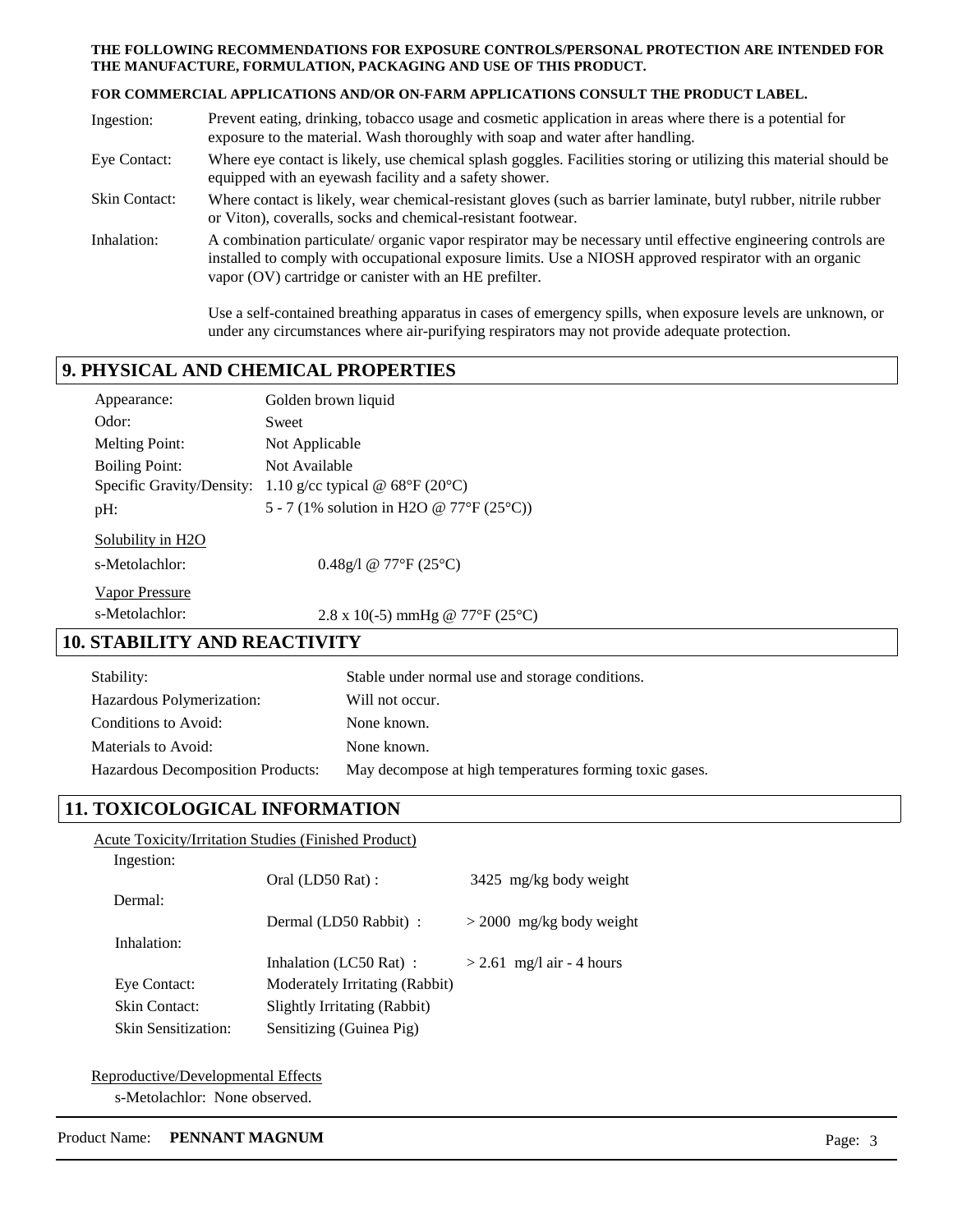#### Chronic/Subchronic Toxicity Studies

s-Metolachlor: None observed.

#### **Carcinogenicity**

s-Metolachlor: Benign liver tumors at high dose levels (female rats).

#### Other Toxicity Information

None

#### Toxicity of Other Components

1,2,4-Trimethylbenzene (<= 1%)

Test results reported in Section 11 for the final product take into account any acute hazards related to the 1,2,4 trimethylbenzene in the formulation.

#### Naphthalene  $(<= 1\%)$

Test results reported in Section 11 for the final product take into account any acute hazards related to the naphthalene in the formulation.

Chronic overexposure to naphthalene can affect the liver, kidney, respiratory tract and blood. Carcinogen Status:

NTP: Anticipated Carcinogen

IARC: Group 2B Possible Human Carcinogen

#### Petroleum Solvent

May cause irritation to the eyes, skin and respiratory system. Excessive inhalation causes headache, dizziness, nausea and loss of motor skills.

#### Target Organs

Active Ingredients s-Metolachlor: Liver

### Inert Ingredients

1,2,4-Trimethylbenzene: Not Applicable

Naphthalene: Liver, kidney, respiratory tract, blood

Petroleum Solvent: Eye, skin, respiratory system, central nervous system

## **12. ECOLOGICAL INFORMATION**

#### Summary of Effects

Very toxic to aquatic life. s-Metolachlor:

### Ecotoxicity Effects

s-Metolachlor: Fish (Rainbow Trout) 96-hour LC50 11.9 ppm Green Algae 5-day EC50 0.008 ppm Bird (Bobwhite Quail) LD50 Oral > 2510 mg/kg Invertebrate (Water Flea) 48-hour EC50 26 ppm

Environmental Fate

s-Metolachlor:

The information presented here is for the active ingredient, s-metolachlor. Low bioaccumulation potential. Not persistent in soil. Stable in water. Sinks in water (after 24 h).

## **13. DISPOSAL CONSIDERATIONS**

#### Disposal

Product Name: **PENNANT MAGNUM** Page: 4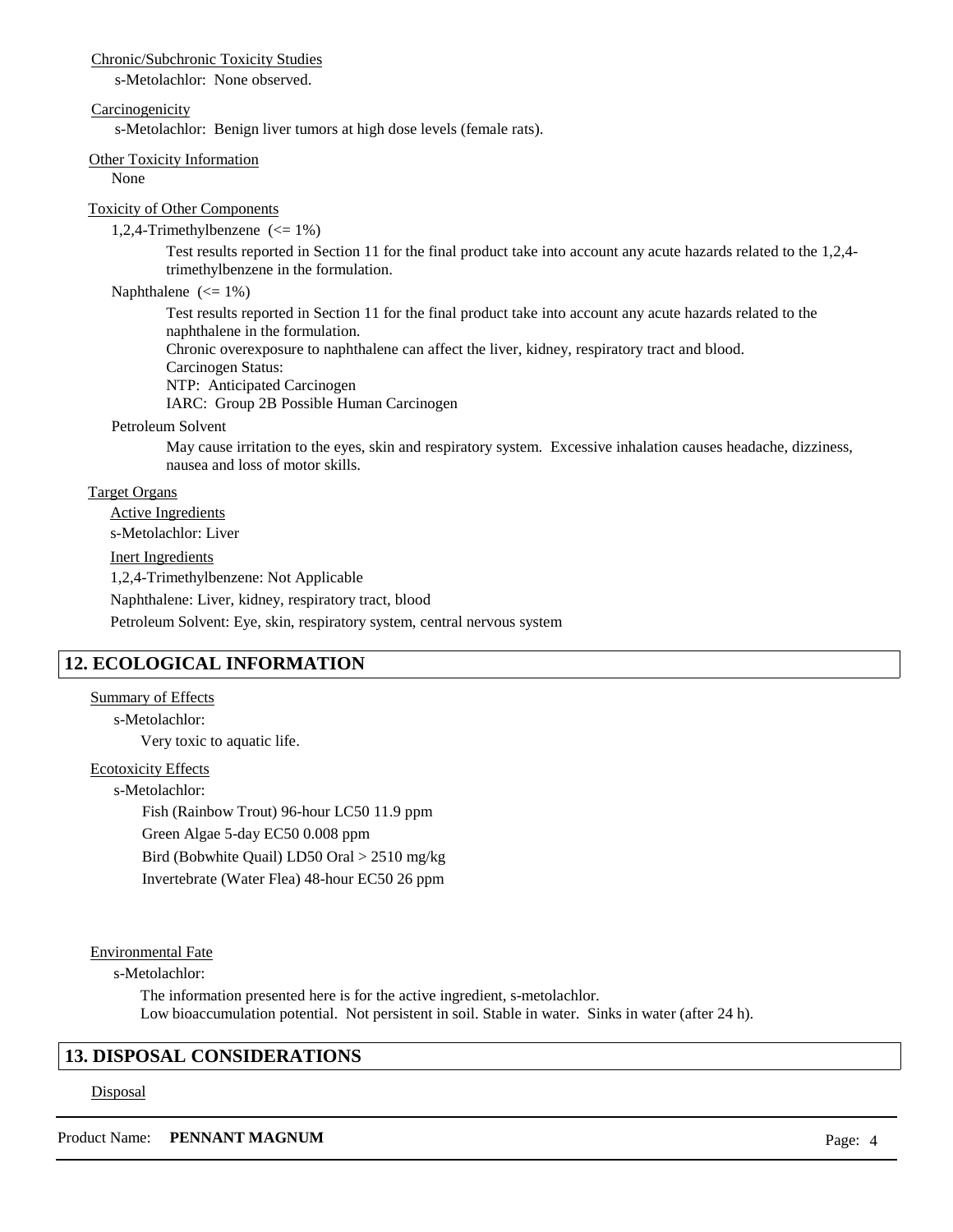Do not reuse product containers. Dispose of product containers, waste containers, and residues according to local, state, and federal health and environmental regulations.

Characteristic Waste: Not Applicable

Listed Waste: Contains Naphthalene U165

## **14. TRANSPORT INFORMATION**

#### DOT Classification

Ground Transport - NAFTA Packages < 2500 gal. - Not regulated.

Packages  $> 2500$  gal. Proper Shipping Name: RQ Other Regulated Substances, Liquid, N.O.S. (Naphthalene) Hazard Class or Division: Class 9 Identification Number: NA 3082 Packing Group: PG III

Air Transport - NAFTA Packages < 2500 gal. - Not regulated.

### B/L Freight Classification

Herbicides, NOI (NMC Class 60)

#### Comments

Water Transport - International Proper Shipping Name:  $< 2500$  gal. Environmentally Hazardous Substance, Liquid, N.O.S. (s-Metolachlor), Marine Pollutant  $> 2500$  gal. RQ Environmentally Hazardous Substance, Liquid, N.O.S. (s-Metolachlor, Naphthalene), Marine Pollutant Hazard Class or Division: Class 9 Identification Number: UN 3082 Packing Group: PG III IMDG EMS #: F-A, S-F

Air Transport - International Proper Shipping Name: Environmentally Hazardous Substance, Liquid, N.O.S. (s-Metolachlor) Hazard Class or Division: Class 9 Identification Number: UN 3082 Packing Group: PG III Packing Auth.: 914 Special Provision A97 Note: Max. inner package: plastic - 5 liters, metal - 10 liters Max. single package: 450 liters

## **15. REGULATORY INFORMATION**

| EPCRA SARA Title III Classification |                                                                                                |  |  |
|-------------------------------------|------------------------------------------------------------------------------------------------|--|--|
| Section 311/312 Hazard Classes:     | Acute Health Hazard<br>Chronic Health Hazard                                                   |  |  |
| Section 313 Toxic Chemicals:        | 1,2,4-Trimethylbenzene $(<= 1\%)$ (CAS No. 95-63-6)<br>Naphthalene $(<=1\%)$ (CAS No. 91-20-3) |  |  |
|                                     |                                                                                                |  |  |

California Proposition 65

Not Applicable

### CERCLA/SARA 302 Reportable Quantity (RQ)

Report product spills  $> 2,500$  gal. (based on naphthalene  $[RQ = 100$  lbs.) content in the formulation)

RCRA Hazardous Waste Classification (40 CFR 261)

#### Product Name: **PENNANT MAGNUM Page: 5**